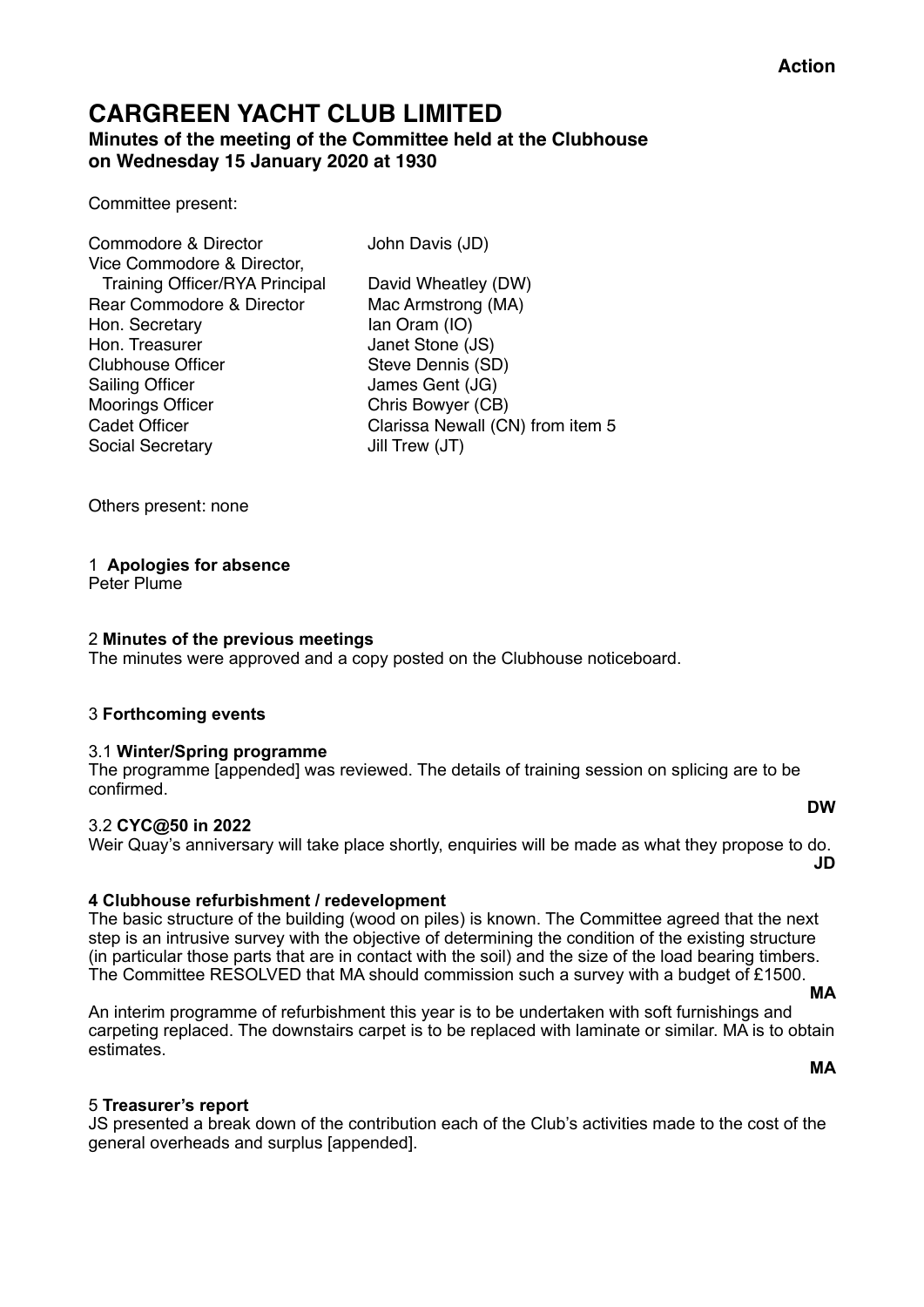**JD** 

**JG** 

## 6 **Officers' reports**

### 6.1 **Clubhouse Officer**

SD reported that: debris from the hedge trimming had mostly been removed, the remainder would be removed when there was next a dry day; after four visits from the engineers the boiler problem appears to have been resolved; and the clothing has been priced.

The issue of the derelict van is on the agenda at the next Parish Council meeting. JD is to write to the council in support of action.

### 6.2 **Sailing Officer**

JG reported that a potential clash of the Regatta with high speed activities in the Saltash area had been averted and the date of the Regatta remained unchanged [see appended programme].

A meeting is to take place on Friday next to arrange the administration of the White Sail Challenge for 2020. Tony Head will be absent this year.

#### 6.3 **Moorings Officer**

CB tabled his report [appended]. A plan of action has been established to progressively move members who wish their moorings to be nearer the Clubhouse.

Visitor moorings are to marked for the coming season.

Following the recurring problem with entering dinghy details into the members' database, JD is to liaise with the Dinghy Parks Manager to ensure all dinghy fees have been entered. **JD** 

By the time of the meeting only twenty nine mooring renewals had been received. The second 'reminder' email is to be sent out.

## 6.4 **Training Officer**

DW tabled his report [appended]. Any spare spaces on the RYA course are to be offered to Weir Quay and Saltash Sailing Clubs.

## 7 **Standing Items**

#### 7.1 **Health and Safety**

7.1.1 **Policy Updates** None**.**  7.1.2 **Safeguarding** Nothing to report**.**  7.1.3 **Defibrillator monthly check** Done and reported to SWASFT.

# 7.2 **Near miss events**

Nothing to report.

7.3 **Boatwatch**  Nothing to report.

7.4 **Data Privacy**  Nothing to report.

7.5 **Equality**  Nothing to report.

7.6 **ITC**  Issues with updating the members' database [item 6.3].

## 7.7 **Spaniards Inn proposal**

No change

**CB/JD** 

**DW**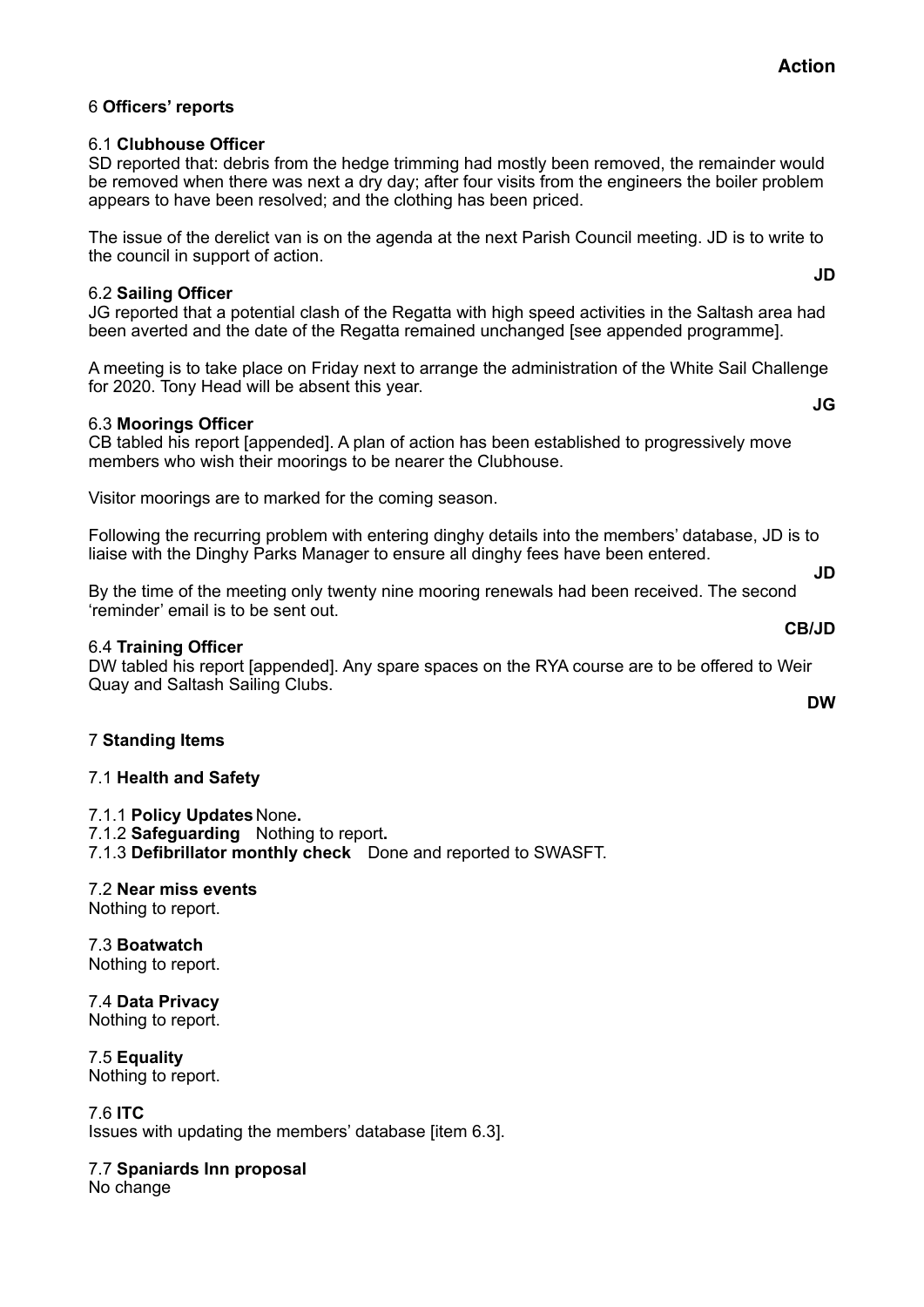8 **Decisions taken in between Committee meetings**  None

9 **Correspondence**  None

### 10 **Mooring tackle ownership**

JD, JS and CB presented the models they had independently developed to consider various scenarios ranging from full rental to full ownership of tackle by individual members. The models all supported the belief that rental of mooring tackle represented a more sustainable way forward.

CB emphasised the point that the models all assumed continued volunteer effort to service the moorings. In addition, individual member owned mooring tackle requires much higher volunteer administrative effort to cost and charge members for maintenance items (replacement buoys, riser chains etc).

JG highlighted the the likelihood that individual ownership of mooring tackle promoted long term membership.

The Committee unanimously RESOLVED to move to Club ownership of mooring tackle.

#### 11 **Meeting with the Duchy**

The Committee discussed the position the Club should take regarding the renewal of the fundus lease. It was agreed that security of tenure was needed and that a fee that reflected occupancy of moorings was desirable.

JD, MA and CB are to meet a Duchy surveyor on Friday 17th.

#### **JD/MA/CB**

#### 12 **Position following action to protect the cliff**

Members have raised the issue of wave action eroding the cliff face. SD's working group are to bear this in mind but SD noted that the Club only has control of part of the affected cliff and beach.

#### 13 **Payment of fees by instalment**

A member has requested to pay their fees in instalments. The Committee declined the request.

14 **Any other business** - items from the previous meeting not dealt with above and items raised at the meeting. None

15 **Date of next meeting** - to be arranged so as not to clash with half-term [ agreed by email to be Wednesday 12th February].

**JD** 

Minutes agreed as a correct record:

Signed: ……………………………………………………….. on 12th February 2020

( John Davis , Commodore & Director CYC )